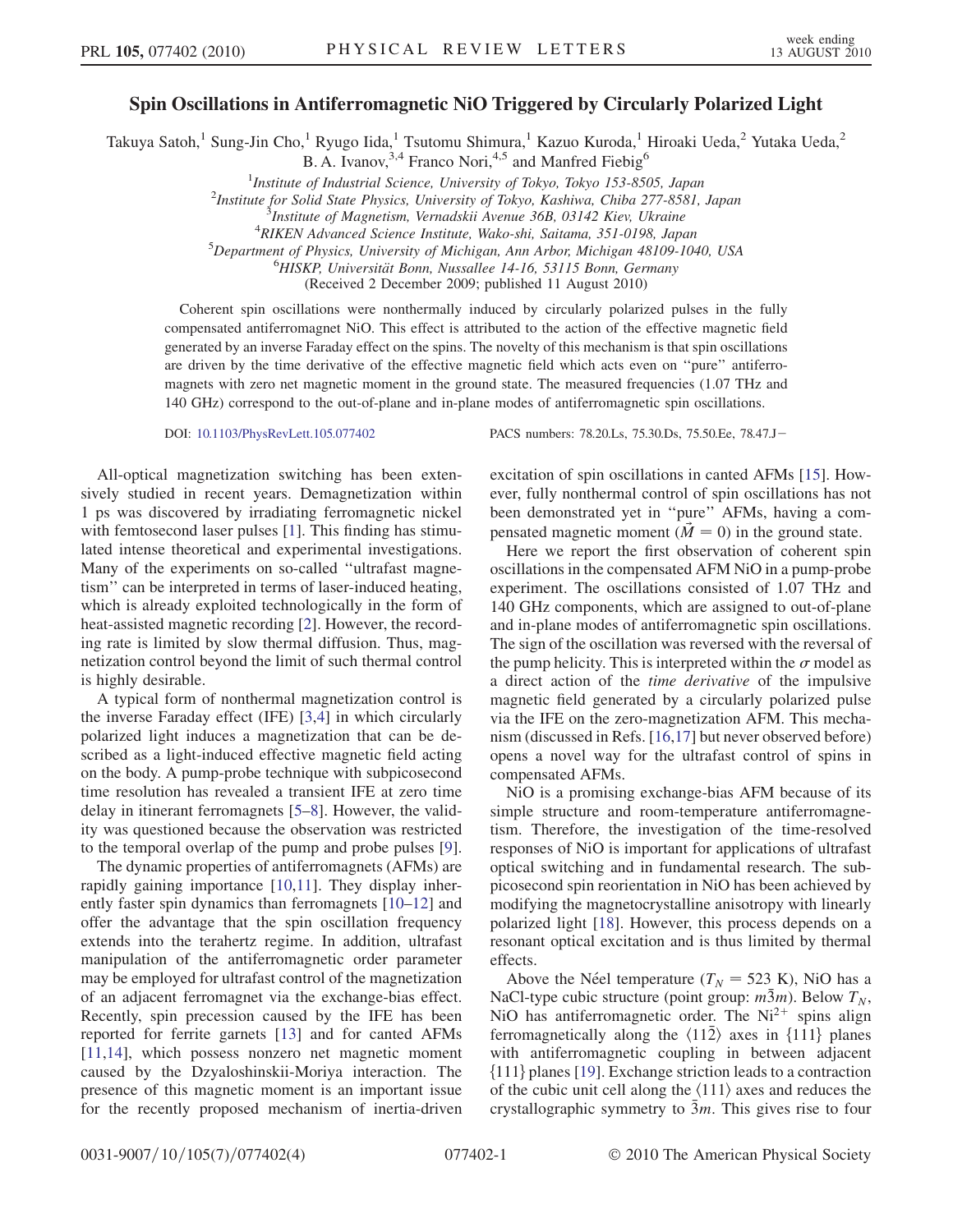types of twin  $(T)$  domains. The deformation is accompanied by magnetic birefringence between the  $\{111\}$  plane and the  $\langle 111 \rangle$  direction. NiO is a charge-transfer insulator with a 4 eV band gap. The intragap optical transition in the midinfrared to visible region is ascribed to the  $d-d$  transitions of the Ni<sup>2+</sup>(3 $d^8$ ) electrons [\[20\]](#page-3-17).

A NiO single crystal grown by the floating-zone method was polished into (111)-oriented platelets with lateral dimensions of a few millimeters and a thickness of  $\approx$ 100  $\mu$ m. To obtain T domains of 0.1–1 mm, the platelets were annealed in an argon-oxygen mixture with small were annealed in an argon-oxygen mixture with small oxygen partial pressure at  $1400 °C$  [[21](#page-3-18)]. Four types of T domains were distinguished in the cross-Nicol configuration [\[22\]](#page-3-19). For the pump-probe measurement, we selected a single T domain with the  $(1\bar{1}1)$  plane different from the sample surface (111), as shown in Fig. [1\(a\).](#page-1-0)

The temporal evolution of the polarization rotation and transmission was measured at 77 K with a pump-probe setup with no external magnetic field [Fig. [1\(b\)](#page-1-0)]. Linearly polarized light from a Ti:sapphire laser with a wavelength of 792 nm, a pulse width of 120 fs, and a repetition rate of 1 kHz was used as the probe. Circularly polarized optical pulses with a wavelength of 1280 nm, generated by an optical parametric amplifier, were used as the pump. The pump and probe beams were incident at 7° and 0°, respectively, and focused onto the sample surface to spot sizes of about 100 and 40  $\mu$ m, respectively. The pump fluence was  $10 \text{ mJ/cm}^2$ , which corresponds to the absorption of about one photon per  $10^4$  Ni<sup>2+</sup> ions. The transmitted probe beam was divided into two orthogonally polarized components

<span id="page-1-3"></span>

<span id="page-1-0"></span>FIG. 1 (color online). (a) Geometry of the experiment. The (111) direction coincides with the normal to the sample; the  $(1\overline{1}1)$  direction (x axis), y axis, and z axis, respectively, are the hard, medium, and easy axes for the T domain of our measurement (red triangle). (b) Schematic diagram of the experimental setup. (P: polarizer; WP: Wollaston prism; GI: gated integrator). (c),(d) Schematics of the oscillations of vectors  $\vec{l}$  and  $\vec{m}$  (blue and red arrows, respectively) for the out-of-plane and in-plane modes of the spin oscillations.

for obtaining the polarization rotation and the transmission change.

To clarify the spin-related contribution, we examined the response after photoexcitation with different time delays. Figures [2\(a\)](#page-1-1) and [2\(b\)](#page-1-1) show the polarization rotation and the transmission change, respectively, versus the time delay between the probe beam and the pump beam. The inset in Fig. [2](#page-1-2) shows the polarization rotation of the probe beam near zero delay. Here the signal is compared for  $\sigma$ (+) and  $\sigma(-)$  polarized pump beams at fixed laser fluence. In Fig. [2](#page-1-2), two processes can be distinguished: (1) a fast (quasi-instantaneous) change of the polarization rotation within the time of the pulse action (inset) and (2) damped oscillations of the polarization rotation which persists for much longer times (upper frame).

In regime (1), for short time delays ( $\leq$ 1 ps), the rotation exceeded 20 mrad when the pump and the probe beams overlapped temporally. The full width at half maximum of the signal was about 200 fs, which reflects the duration of the pump and probe pulses. In regime (2), damped oscillations of the signal were observed at times longer than 10 ps. For both time intervals, the sign of the signal changes with reversal of the pump helicity, which is a clear indication of the nonthermal origin of the effect. Note the significant difference in the amplitude of the rotation angle observed at these two time scales ( $\leq 0.2$  and  $\geq 1$  ps) that

<span id="page-1-2"></span>

<span id="page-1-1"></span>FIG. 2 (color online). Time-resolved (a) polarization rotation and (b) transmission change in NiO (111) for pump helicities  $\sigma(+, -)$ . Pump wavelength:  $\lambda_e = 1280$  nm; probe wavelength:  $\lambda_p$  = 792 nm.

077402-2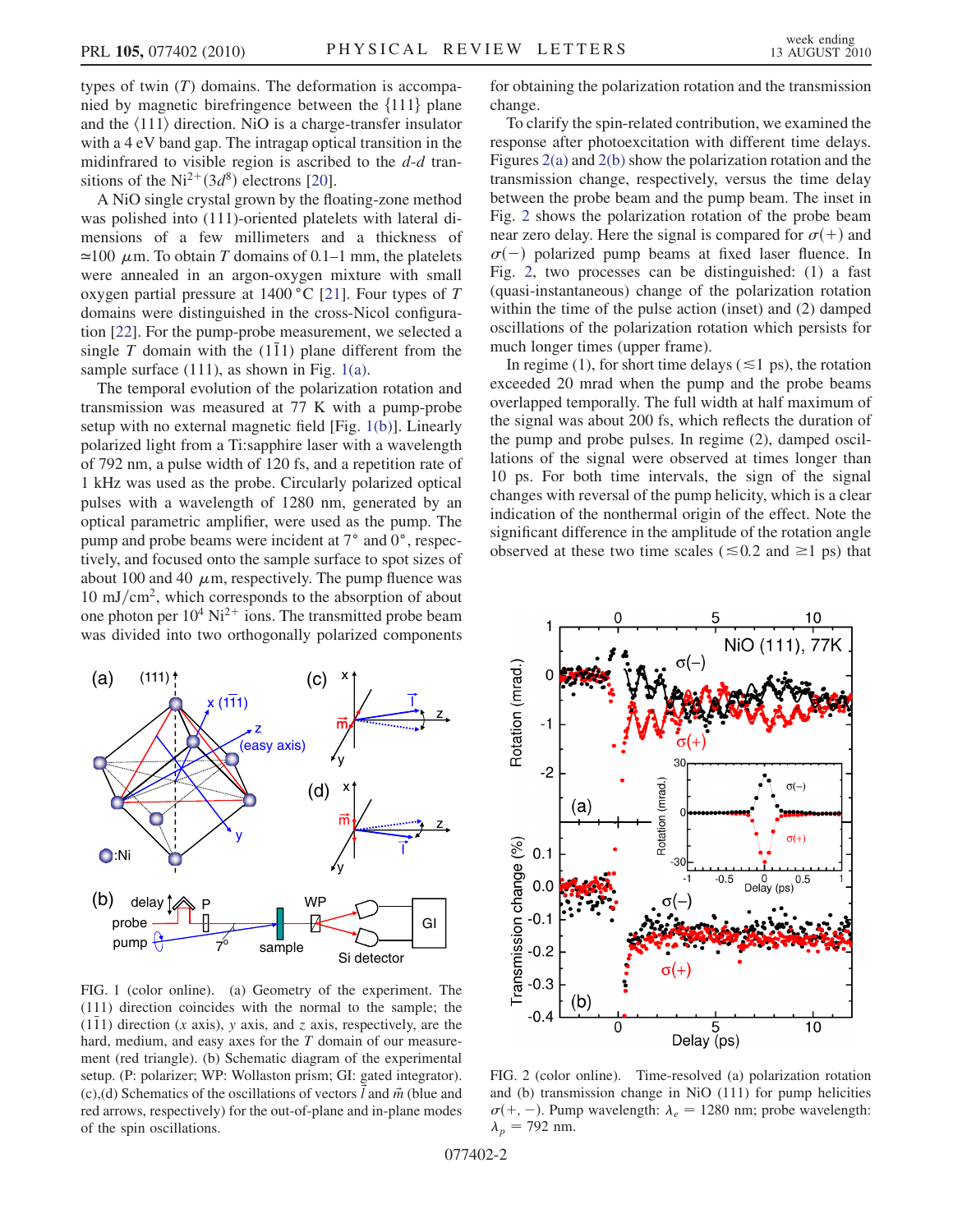likely reflects the difference of the mechanisms responsible for them.

Process (1) can be considered as a typical example of femtomagnetism, arising at times much shorter than the thermalization time [[23](#page-3-20)]. A description of this regime involves either a direct transfer of photon angular momentum to the medium or a photoenhanced transfer between orbital and spin momenta [\[8](#page-3-5),[13](#page-3-10)[,23](#page-3-20)–[25](#page-3-21)]. For NiO, the orbital momentum of the ground state  $({}^{3}\Gamma_{2})$  of the Ni<sup>2+</sup>(3d<sup>8</sup>) ion is quenched due to orbital nondegeneracy. In the virion is quenched due to orbital nondegeneracy. In the virtually excited state, the orbital momentum is  $\pm 1$  depending on the helicity  $\sigma(\pm)$  of the pump beam, which leads to the appearance of a transient magnetization. Recently, ab initio calculations [\[26\]](#page-3-22) of an ultrafast laser-induced spin switch in NiO has demonstrated the possibility of inducing a spin magnetic moment at  $\leq 100$  fs that results in instantaneous magneto-optical effects.

In process (2), the sign of the oscillations in the polarization rotation changes with reversal of the pump helicity. No oscillation is observed in the transmission, indicating that the oscillation in the rotation is magnetic in origin. The damped oscillations are fitted by  $\sum_{i=1,2} a_i \cos(2\pi f_i t + d_i) \exp(-t/\pi)$ . The data in Fig. 2(a) yield  $a_i =$  $\phi_i)$  exp $(-t/\tau_i)$ . The data in Fig. [2\(a\)](#page-1-1) yield  $a_1 =$ 0.3 mrad,  $f_1 = 1.07$  THz,  $\phi_1 = 1.0$ ,  $\tau_1 = 15$  ps,  $a_2 =$ 0.375 mrad,  $f_2 = 140 \text{ GHz}$ ,  $\phi_2 = 2.2$ , and  $\tau_2 = 10 \text{ ps}$ . This behavior is not sinelike, as for canted AFMs [[15](#page-3-12)]. A small deviation from the cosinelike behavior [[17](#page-3-14)] (see below) can be attributed to surface effects (like for optical phonons [[27](#page-3-23)]).

At these time scales some magnon modes are excited in the spin system. The coherent spin oscillations modulate the dielectric permittivity, leading to a rotation of the probe polarization (see below). Since the net magnetization is zero in the ground state, the mechanism inducing spin oscillations is different from that in ferrimagnets or in canted AFMs. Such excitation in NiO cannot be attributed to the mechanism discussed in Ref. [[15](#page-3-12)], for which the presence of nonzero net magnetic moment in the ground state is necessary. Instead, the dynamics of pure AFMs can be described by the  $\sigma$  model with the derivative  $dH(t)/dt$ as a driving force [[17\]](#page-3-14). Let us now discuss process (2) within the  $\sigma$  model.

For the theoretical description of the spin excitations, we employ a model of NiO with two sublattices with magnetizations  $\hat{M}_1$  and  $\hat{M}_2$ ,  $|\hat{M}_1| = |\hat{M}_2| = M_0$ , coupled by the antiferromagnetic next-nearest neighbor exchange interaction J [[19](#page-3-16)]. For such AFMs, the antiferromagnetic vector  $\vec{L} = \vec{M}_1 - \vec{M}_2$  is the principal dynamical variable. Within the  $\sigma$  model, the equation for the normalized (unit) vector  $\vec{l} = \vec{L}/|\vec{L}|$  can be written through the variation of the Lagrangian  $\mathcal{L}[\vec{l}]$  (see [\[16,](#page-3-13)[28\]](#page-3-24)):

$$
\mathcal{L} = \frac{\hbar}{2\gamma H_{\text{ex}}} \left(\frac{\partial \vec{l}}{\partial t}\right)^2 - \mathcal{W}(\vec{l}) - \frac{\hbar}{H_{\text{ex}}} \left[\vec{H} \cdot \left(\vec{l} \times \frac{\partial \vec{l}}{\partial t}\right)\right]. \tag{1}
$$

Here the first two terms describe the free oscillations of the

spins, and the last term determines the action of the circularly polarized light described by an effective magnetic field  $\vec{H}(t) \propto (\vec{E} \times \vec{E}^*)$ , corresponding to the IFE. The value<br>of the Lagrangian is presented per one spin. We have  $\gamma =$ of the Lagrangian is presented per one spin. We have  $\gamma =$  $g\mu_B/\hbar$  as the gyromagnetic ratio, g as the Landé factor,  $\mu_B$ as the Bohr magneton,  $H_{ex} = zS J/g\mu_B$  as the exchange<br>field of AEM, and  $z = 6$  as the number of next-nearest field of AFM, and  $z = 6$  as the number of next-nearest neighbors. For NiO,  $J = 221$  K, which for  $S = 1$  gives  $\gamma H_{\text{ex}} = z S J / \hbar = 27.4$  THz. We used the simplest form of the biaxial anisotropy  $\mathcal{W}(\vec{l}) = g \mu_B (H_{a1} l_x^2 + H_{a2} l_y^2)$ , writ-<br>ten in terms of the out-of-plane anisotropy field H and ten in terms of the out-of-plane anisotropy field  $H_{a1}$  and much smaller in-plane anisotropy field  $H_{a2}$  [[19](#page-3-16)]. Within the  $\sigma$  model, the magnetization  $\tilde{M} = \tilde{M}_1 + \tilde{M}_2 = 2M_0\tilde{m}$ is a slave variable and can be written as [\[16](#page-3-13)[,28\]](#page-3-24)

<span id="page-2-1"></span>
$$
H_{\text{ex}}\vec{m} = [\vec{H} - \vec{l}(\vec{H} \cdot \vec{l})] + \frac{1}{\gamma} \left(\frac{\partial \vec{l}}{\partial t} \times \vec{l}\right),\tag{2}
$$

where the first term determines the canting of the sublattices, caused by the effective magnetic field  $\tilde{H}$ , and the second term describes the dynamic contribution.

The variation of  $\mathcal{L}[\ell]$  gives the dynamical equations for  $l$ . In linear approximation over the deviation from the ground state  $(\vec{l}_{\text{ground}} || z; \text{see Fig. 1}),$  they read

<span id="page-2-0"></span>
$$
\frac{\partial^2 l_x}{\partial t^2} + \omega_1^2 l_x = \gamma \frac{dH_y}{dt}; \frac{\partial^2 l_y}{\partial t^2} + \omega_2^2 l_y = -\gamma \frac{dH_x}{dt}, \quad (3)
$$

where  $\omega_1 = \gamma \sqrt{2H_{\text{ex}}H_{a1}}$  and  $\omega_2 = \gamma \sqrt{2H_{\text{ex}}H_{a2}}$  are the frequencies of the out-of-plane and in-plane antiferromagfrequencies of the out-of-plane and in-plane antiferromagnetic spin oscillations, respectively, omitting the dissipation terms. For a short pulse  $(\omega_{1,2}\Delta t \ll 1)$ , Eq. [\(3\)](#page-2-0) describes a universal behavior for AFMs [[17](#page-3-14)]. Namely, after the pulse action, for  $t \gg \Delta t$ , the spins exhibit free<br>oscillations with frequencies  $\omega_{t, \alpha}$  and amplitudes  $l$  ( $t =$ oscillations with frequencies  $\omega_{1,2}$  and amplitudes  $l_x(t)$ 0) =  $\gamma \bar{H}_y \Delta t$  and  $l_y(t=0) = -\gamma \bar{H}_x \Delta t$ , where  $\bar{H}_{x,y} \Delta t$  $\int_{-\infty}^{+\infty} H_{x,y}(t)dt$ , determined by the form of the pulse. Thus, the amplitudes are determined by the total fluence connected to the pulse field components,  $H<sub>v</sub>$  and  $H<sub>x</sub>$ , and these amplitudes are not dependent on the pulse shape or duration (for our case,  $\omega \Delta t \ll 1$ ). This situation is also common for the inertial mechanism for canted AFMs [\[15\]](#page-3-12). However, for canted AFMs the pulse produces an initial "spin speed"  $d\phi/dt|_{t=+0}$ , and for pure AFMs, the "initial" spin deviation" is  $\phi|_{t=+0}$ , where  $\phi$  is an angular variable for  $\ell$ . For this reason, cosinelike oscillations appear in Fig. [2\(a\)](#page-1-1) (instead of sinelike, for the canted AFMs investigated before). The oscillation of the vector  $\vec{m}$  produces a modulation of the antisymmetric part of the permittivity tensor  $\varepsilon_{ij}$ ,  $\Delta \varepsilon_{ij}^a \propto \varepsilon_{ijk} m_k$ , where  $\varepsilon_{ijk}$  is the totally antisym-<br>metric tensor. In linear entroximation, the out of plane metric tensor. In linear approximation, the out-of-plane mode produces  $\Delta \varepsilon_{xz}^a \propto m_y$ , and the in-plane mode produces  $\Delta \varepsilon_{xz}^a \propto m$ duces  $\Delta \varepsilon_{yz}^a \propto m_x$ .<br>For our measur

For our measurements, a  $T$  domain inclined to the surface of the sample was chosen [see Fig. [1\(a\)](#page-1-0)], and the values of  $H<sub>v</sub>$  and  $H<sub>x</sub>$  were approximately equal, in agree